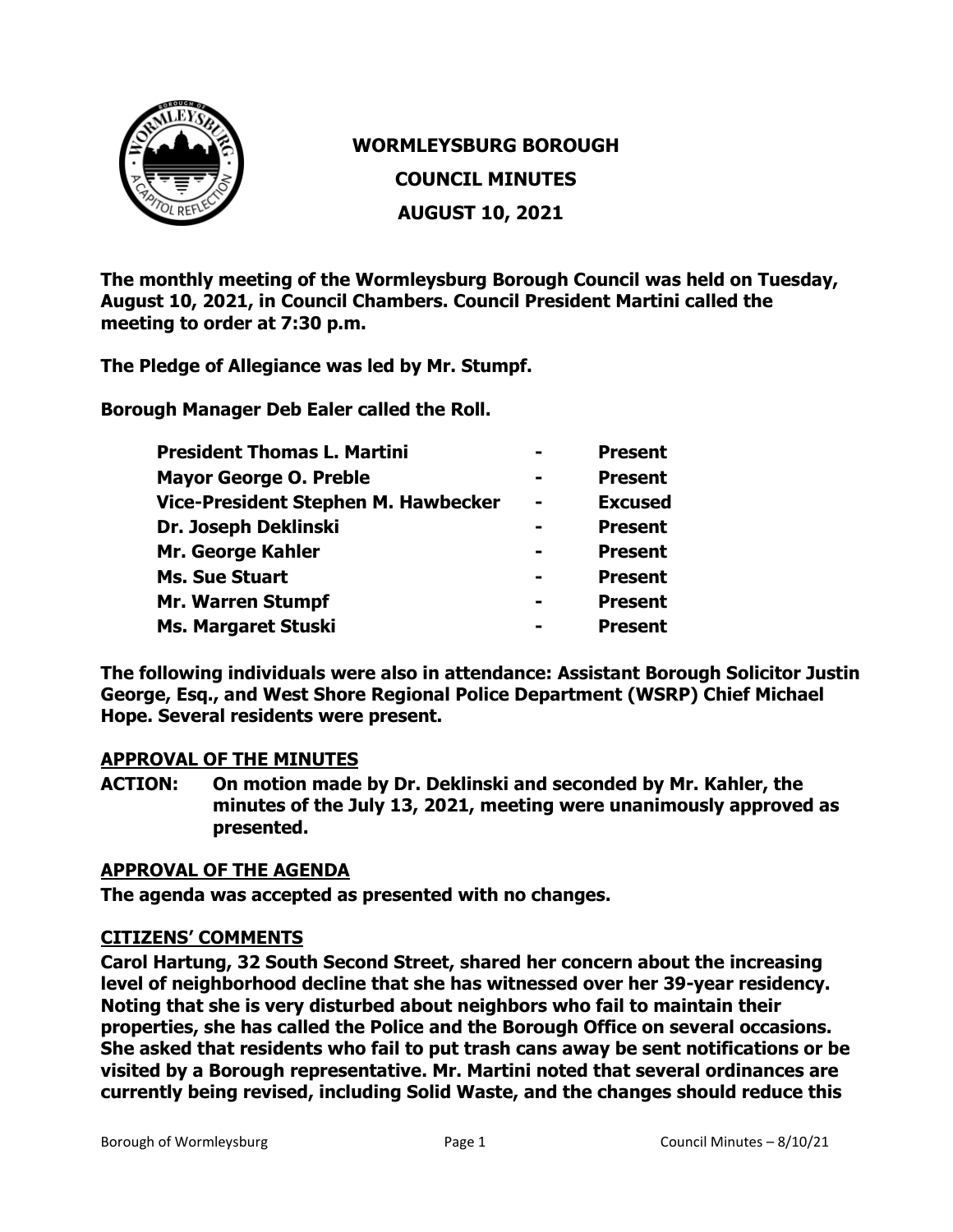**problem. Manager Ealer indicated that notice-of-violation letters about failure to maintain external sanitation had been sent to various nearby residents.**

**Larry Belmont, at 630 North Second Street, thanked Council for updates to Redding Park; however, he and his wife are concerned about geese roosting in the park. Ms. Stuski indicated that grant funds were used to make the playground area more accessible, including a ramp and improved wheelchair access. Dr. Deklinski indicated that he is working with Public Works staff to encourage the geese to move on to another area.**

**Nevin Shenck, who was formerly a resident and whose mother still lives in town, asked Council to consider assigning a committee to develop and place banners on light poles to honor residents involved in the military, which was done recently in East Pennsboro and New Cumberland. He noted that the process includes sponsor solicitation, design and placement, which he understands and can help with, should the Borough undertake the project. Mr. Stumpf endorsed the project.** 

**Janet Shingera, North Second Street near Redding Park, also indicated the geese are a problem. She asked about use of the fields this fall and whether the fences can be removed. Ms. Stuski indicated that some grass areas will be converted to ground cover to reduce grass cutting.** 

# **BUILDING PLANS**

**There were no building plans.** 

# **PUBLIC HEARINGS**

**Mr. Martini recessed Council and opened the advertised Public Hearings at 7:40 p.m. to receive comments on proposed Ordinances 525 and 526.** 

- **Ordinance 525 would allow the Mayor and Borough staff to invoke a Snow Emergency when a forecast calls for 6" or more of snow, rather than waiting for snow to accumulate. Calling a snow emergency earlier allows the Police Department and Fire Company to initiate readiness protocols and mobilize in advance.**
- **Ordinance 526 will make the south side of Echo Road a no parking zone to better accommodate traffic on that street, which is narrow. This also helps police cars and fire apparatus to better access that area.**

**Mr. Martini called for comment on both proposals, and there was no further discussion. He called for closure of the public hearing at 7:45 p.m. and reconvened Council.**

**ACTION: On motion made by Ms. Stuski and seconded by Dr. Deklinski, Council voted unanimously to close the public hearing.**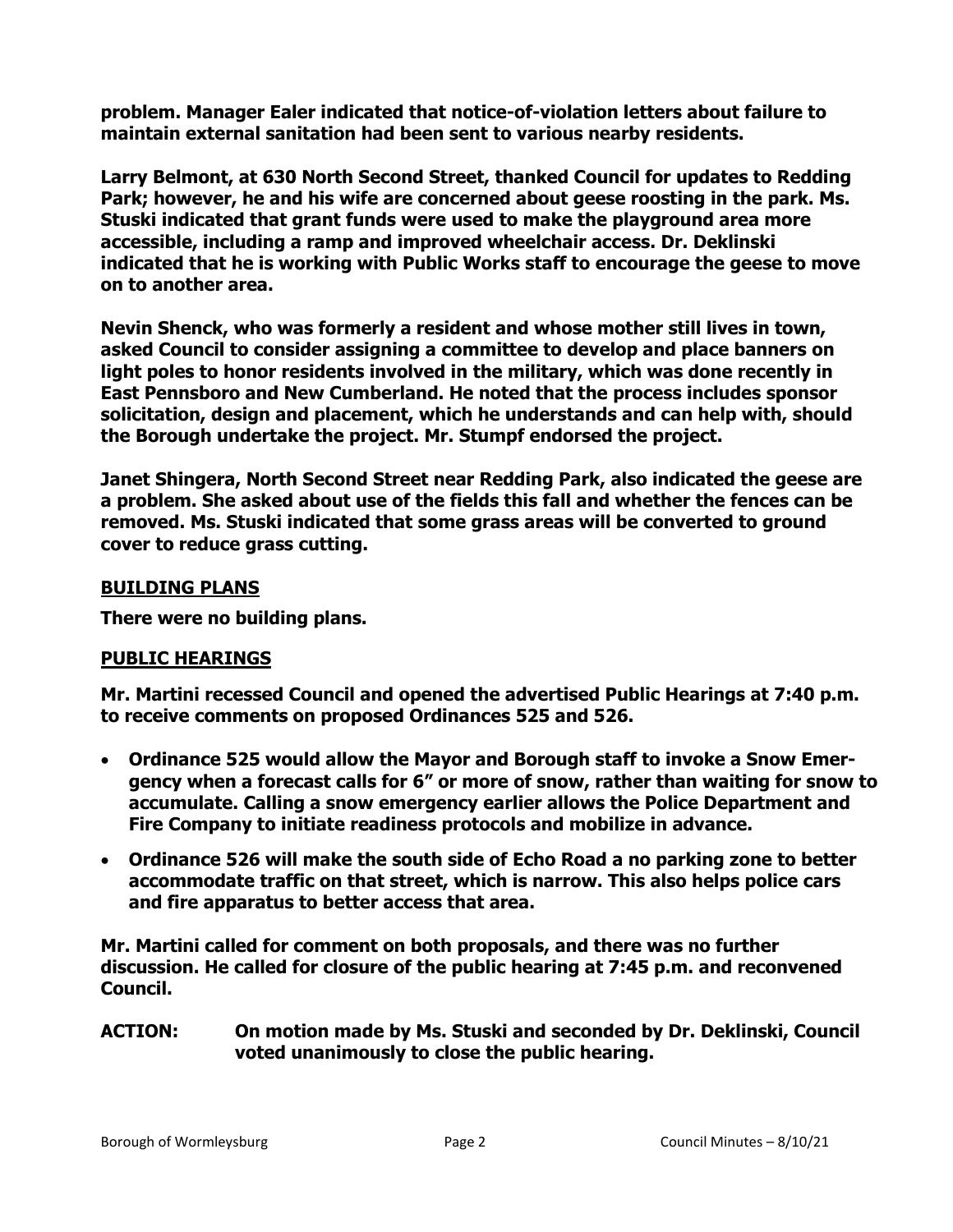# **ACTION: On motion made by Dr. Deklinski and seconded by Mr. Stumpf, Council unanimously voted to adopt Ordinance 525 and 526 and direct the Borough Manager to add and implement those ordinances.**

## **REPORTS FROM APPOINTED BOROUGH OFFICERS**

#### **Borough Manager**

**The Borough Manager's monthly report, which was emailed earlier, was accepted with no questions.**

#### **Borough Treasurer**

**The July Treasurer's report was reviewed.**

**ACTION: On motion made by Dr. Deklinski and seconded by Ms. Stuski, the July Treasurer's report was accepted and directed to be filed for audit.**

#### **Borough Solicitor**

**Attorney George reminded Council that recent amendments to the agenda rules requires the Borough to post its agendas in advance. Manager Ealer indicated that the Borough was already in compliance with the new rules. An executive session will follow the close of regular business.** 

# **Borough Engineer**

**Two reports from the Borough Engineer—including Project 017642000 dated August 5, 2021 and the Wetland Resource Investigation report, Project 017643001 dated July 8, 2021—were reviewed and accepted as presented. The contractor completed installation of new playground equipment in Redding Park but work continues on new safety railings, topsoil backfill, and final restoration of the ground scape.** 

# **COUNCIL PRESIDENT'S REPORT**

**Mr. Martini reminded members that, for years, the Borough has hosted an informal event to show appreciation to the Borough's many volunteers, appointees and staff. Noting that the event was not done in 2020 due to Covid-19, he asked for input on hosting a summer picnic. After discussion, it was agreed that he will plan an event for September or October.** 

# **COUNCIL VICE-PRESIDENT'S REPORT**

**In the absence of Mr. Hawbecker, Ms. Stuski made the Vice President's report.**

**ACTION: On motion made by Ms. Stuski, and seconded by Mr. Stumpf, Council unanimously approved the distribution of funds as follows (as evidenced by the check registers dated from 7/13 to 8/6/2021).**

| <b>Accounts</b>     | <b>Number of Checks</b> | <b>Distribution Summary</b> |
|---------------------|-------------------------|-----------------------------|
| <b>General Fund</b> | 18                      | \$40,368.37                 |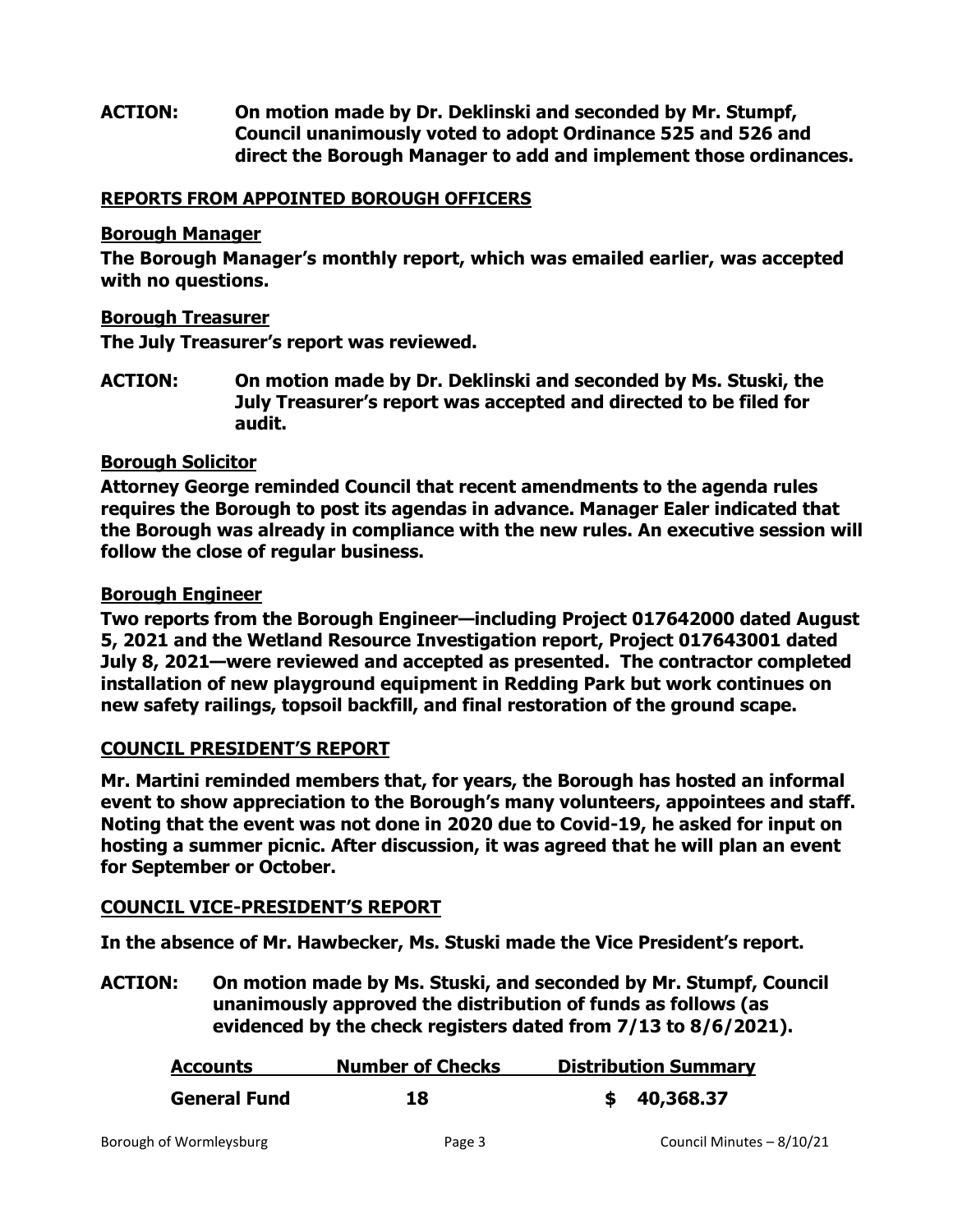| <b>Fire Tax Fund</b> | 38,076.17      |
|----------------------|----------------|
| <b>Sewer Fund</b>    | 86,887.31      |
| Total                | $$165,331.85*$ |

**\*The distribution summary total may include inter-fund transfers in keeping with accounting requirements.** 

#### **MAYOR'S REPORT**

**The Mayor provided his monthly report, which was accepted without questions.** 

#### **COMMITTEE REPORTS**

#### **Administrative Committee**

**The Administrative Committee met on August 4, 2021, to: (1) review and accept mid-year budget adjustments, (2) hear an update on collection efforts on 156 past due sewer notices (which is reduced from last year), and (3) discuss anticipated changes in the Public Works Department staff related to approaching retirements.**

#### **Parks, Public Lands and Recreation Committee, COG**

**Ms. Stuski reported that the Parks and Recreation Committee will meet soon to plan the community Halloween party.**

**The Capital Region Council of Governments (CapCOG) held its monthly meeting on July 19, 2021. Ms. Stuski and Ms. Stuart attended. The West Shore Bureau of Fire's application for SAFER Funds from the federal government is in final review. The COG's annual picnic and golf tournament are scheduled for September 20 at Armitage Golf Course. The Borough has two complementary tickets as a part of its membership.** 

# **Planning Commission and Streets, Sanitary/Highway Committee**

**Dr. Deklinski reported that 426 and 430 North Front Street have now asked for the parking spaces in front of their properties (along Route 11-15) to be restored, which it was agreed by consensus to do.**

**He and Manager Ealer met with the Local Technical Assistance Program (LTAP) staff from Pennsylvania Department of Transportation (PennDOT) to review safety aspects of the pedestrian crossings at South Front Street. LTAP staff agreed to conduct a traffic survey for that area, which should take two to three weeks, and develop a report with recommendations for further safety enhancements in that area.** 

**The Pennsylvania Department of Environmental Protection requires that the sewer pump stations be maintained by a certified operator. Noting that the Borough's certified technician is planning to retire, Dr. Deklinski and Manager Ealer will meet to consider staffing options. This includes (as due diligence) the option of creating a request for proposal for companies that provide that service prior to proposing a formal recommendation for action.**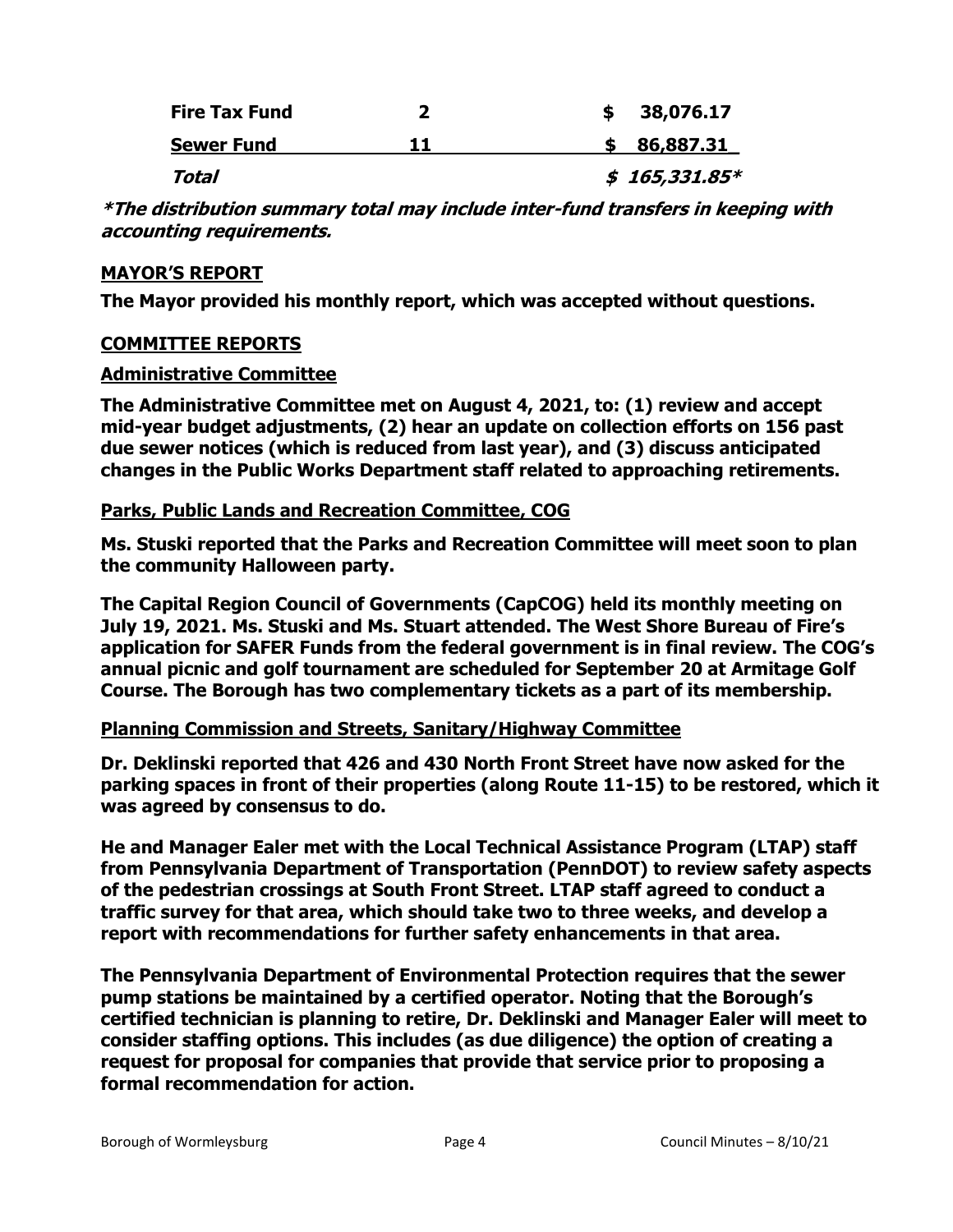**The RoadBotics Pavement Assessment will perform data and video collection in mid-August. Over the next two months, the data they gather will be collated into a report, which will provide a list of street repair issues and priorities, which can be used to develop a schedule for future road maintenance.** 

**The Walnut Street drainage improvement project is ongoing. The engineers had to revise the plan to avoid an existing gas main. Once complete, the plans will be resubmitted to PennDOT and Norfolk Sothern for another review.**

**It was also noted that PennDOT has been trimming trees along Front Street, which is helpful to the Borough and should continue.** 

**Service/Property Committee**

**No report.**

# **Codes Enforcement, Zoning, Sidewalks and Shade Trees Committee**

**Ms. Stuart reported letters continue to be sent regarding various violations around the Boro and older letters are being re-checked to determine current status.**

**The draft signage ordinance (minus two sections but with significantly expanded definitions) had been sent to the engineer and attorney for initial review and comments, which are expected by Friday, August 13, 2021. The two missing sections, which are: (1) Office and (2) General Commercial and Waterfront, will be reviewed in detail at another Codes Committee meeting, to be scheduled shortly.**

# **Public Safety Committee**

**ACTION: On motion made by Mr. Stumpf, and seconded by Dr. Deklinski, Council unanimously approved the West Shore Bureau of Fire (WSBF) Major Incident Types and Classification reports for July 2021.** 

**Mr. Stumpf noted that the WSBF Smoke in the Park event is scheduled for September 24-25, 2021, in Negley Park.** 

# **NEW BUSINESS**

**Ms. Stuart noted that, after three years of study, Dr. Deklinski was awarded his DBA, a Doctorate in Business Administration, today. Council shared their congratulations.**

**Behavioral Analysis Clinic (called BTI Group LLC), which moved into the old school building at 325 North Second Street, is hosting an open house on August 21, 2021, from 9 a.m. to 1 p.m. Mr. Stumpf has met the new owners and is encouraging everyone to attend.**